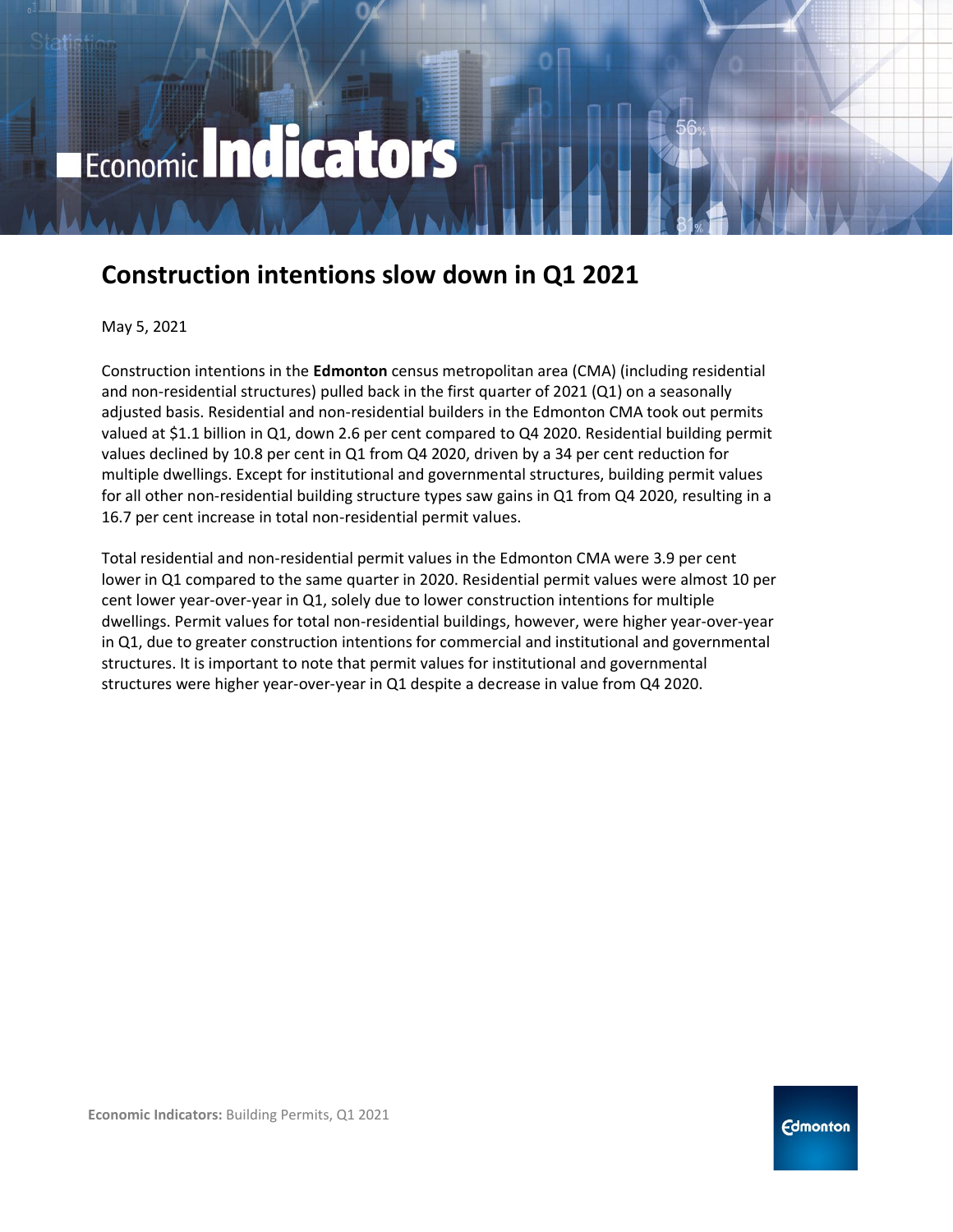

#### Edmonton CMA Building Permit Values (\$000s)

In **Alberta**, building permit values for both residential and non-residential structures in Q1 were higher compared to both Q4 2020 (+16.6 per cent) and Q1 2020 (+17.8 per cent). Construction intentions for residential single dwellings, as well as across all non-residential structure types gained in Q1 compared to Q4 2020. On a year-over-year basis, construction intentions for residential multiple dwellings, as well as industrial and commercial buildings were lower in Q1.

The total value of residential and non-residential building permits across **Canada** in Q1 was \$31.2 billion, up 12.7 per cent compared to Q4 2020. Construction intentions in Q1 set a record for first quarter performance with all components (residential and non-residential) reporting gains.

| value of Dunuing Ferning - Lumonton Civin, Aberta and Canada |                                                |           |           |          |        |  |
|--------------------------------------------------------------|------------------------------------------------|-----------|-----------|----------|--------|--|
|                                                              | Seasonally Adjusted Value (\$ millions)        |           |           | % Change |        |  |
|                                                              | Q1 2020                                        | Q4 2020r  | Q1 2021p  | Q/Q      | Y/Y    |  |
|                                                              | (Jan-Mar)                                      | (Oct-Dec) | (Jan-Mar) |          |        |  |
| <b>Edmonton CMA</b>                                          | 1,172.2                                        | 1,156.4   | 1,126.9   | $-2.6$   | $-3.9$ |  |
| Residential                                                  | 798.2                                          | 809.4     | 722.0     | $-10.8$  | $-9.6$ |  |
| Non-Residential                                              | 374.0                                          | 347.0     | 404.9     | 16.7     | 8.2    |  |
| Alberta                                                      | 2,892.8                                        | 2,921.9   | 3,407.9   | 16.6     | 17.8   |  |
| Residential                                                  | 1,833.7                                        | 1,963.6   | 2,258.4   | 15.0     | 23.2   |  |
| Non-Residential                                              | 1,059.1                                        | 958.3     | 1,149.5   | 20.0     | 8.5    |  |
| Canada                                                       | 24,893.8                                       | 27,719.5  | 31,235.3  | 12.7     | 25.5   |  |
| Residential                                                  | 15,760.3                                       | 19,262.6  | 22,145.8  | 15.0     | 40.5   |  |
| Non-Residential                                              | 9,133.5                                        | 8,456.9   | 9,089.5   | 7.5      | $-0.5$ |  |
|                                                              | Source: Statistics Canada, Table 34-10-0066-01 |           |           |          |        |  |
|                                                              | $p$ – preliminary; $r$ - revised               |           |           |          |        |  |

|  | Value of Building Permits - Edmonton CMA, Alberta and Canada |
|--|--------------------------------------------------------------|
|--|--------------------------------------------------------------|

Source: Statistics Canada, Table 34-10-0066-01; seasonally adjusted